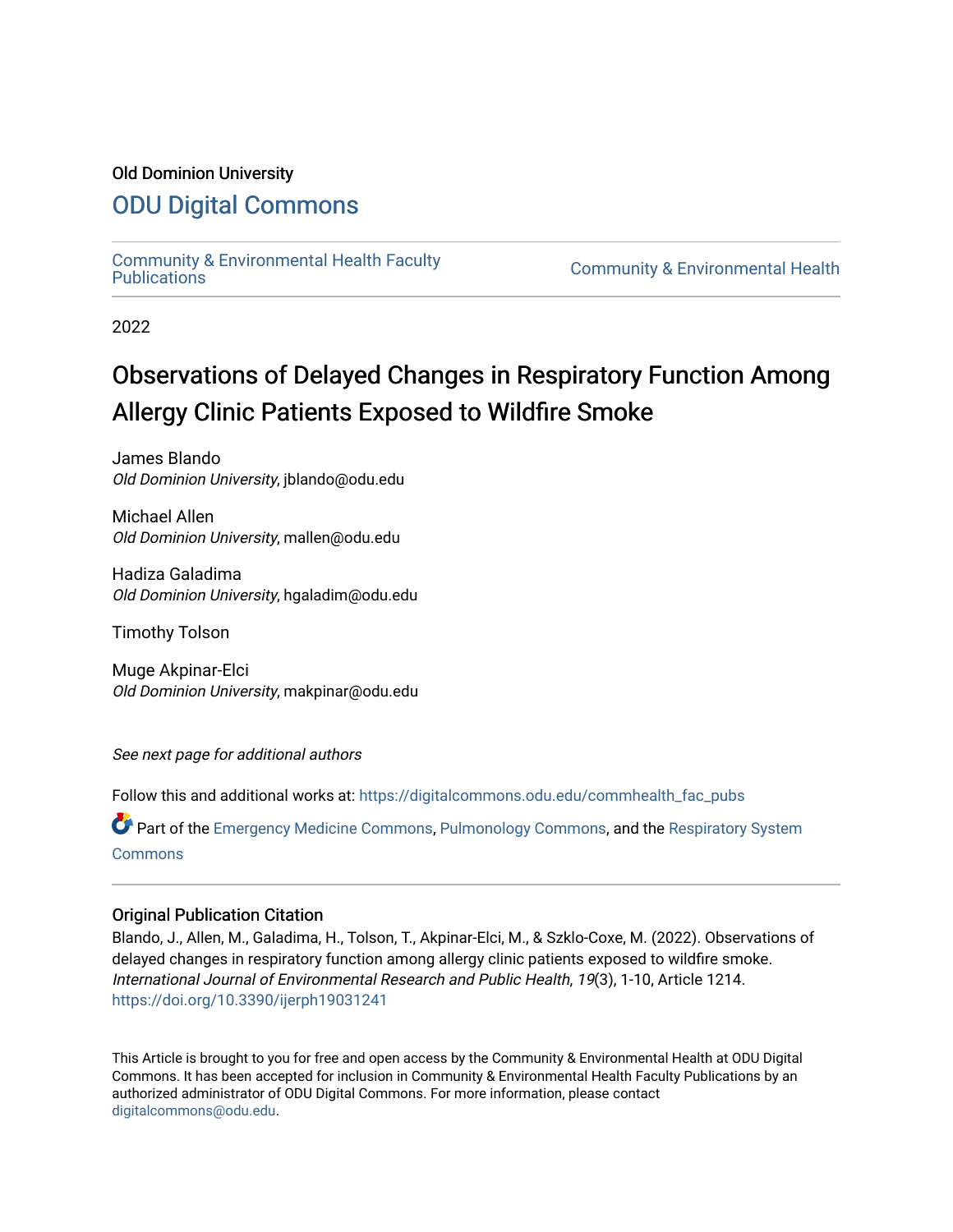# Authors

James Blando, Michael Allen, Hadiza Galadima, Timothy Tolson, Muge Akpinar-Elci, and Mariana Szklo-Coxe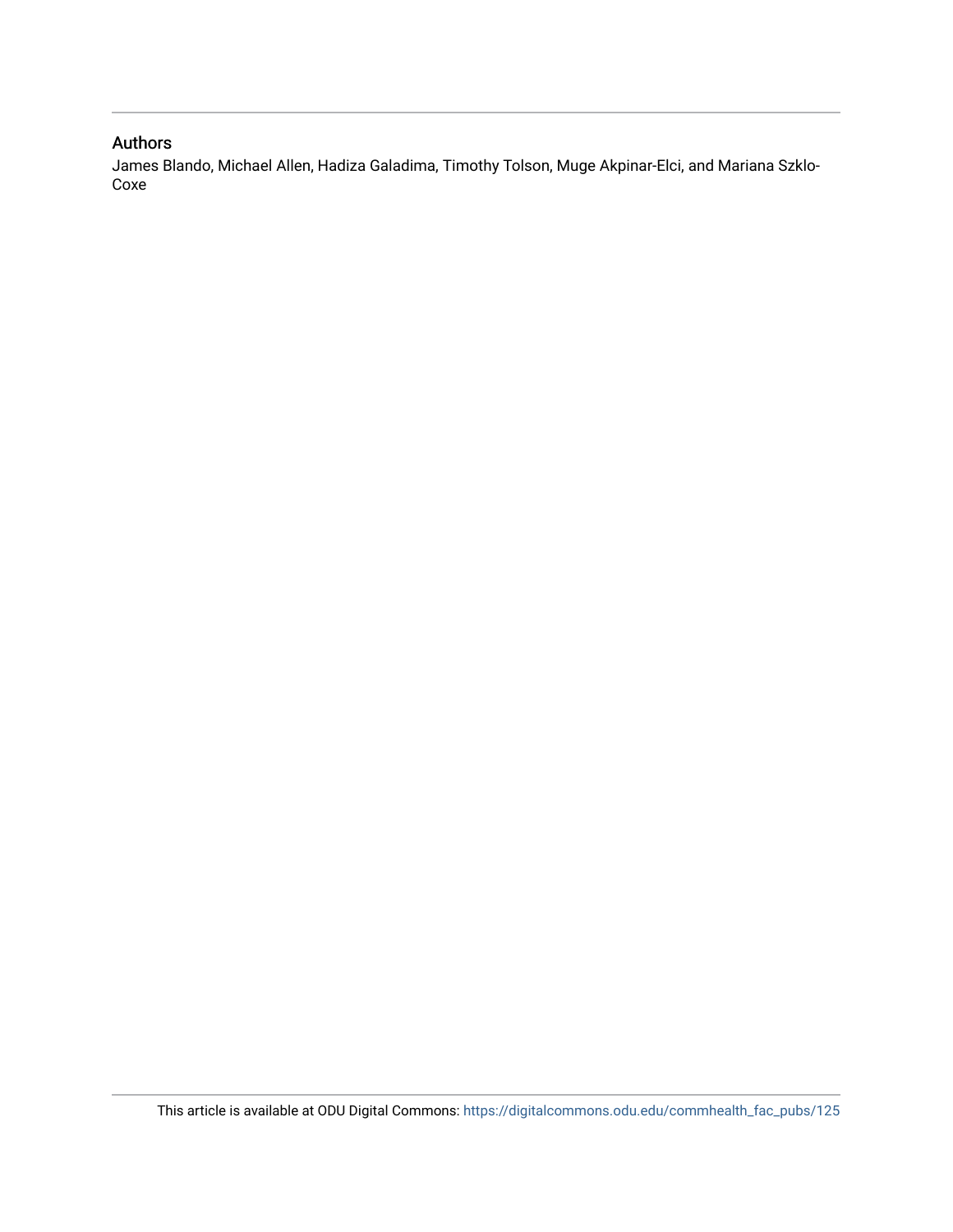



# *Article* **Observations of Delayed Changes in Respiratory Function among Allergy Clinic Patients Exposed to Wildfire Smoke**

**James Blando 1,[\\*](https://orcid.org/0000-0001-5619-499X) , Michael Allen <sup>2</sup> [,](https://orcid.org/0000-0002-8897-3901) Hadiza Galadima <sup>1</sup> , Timothy Tolson <sup>3</sup> , Muge Akpinar-Elci <sup>4</sup> and Mariana Szklo-Coxe <sup>1</sup>**

- <sup>1</sup> School of Community and Environmental Health, Old Dominion University, Norfolk, VA 23529, USA; hgaladim@odu.edu (H.G.); mszklo@odu.edu (M.S.-C.)
- <sup>2</sup> Geography Program, Old Dominion University, Norfolk, VA 23529, USA; mallen@odu.edu<br><sup>3</sup> Albamarla Allargy & Acthma PC, Elizabeth City, NG 27000, USA; tatmd0216@amail.com
- <sup>3</sup> Albemarle Allergy & Asthma PC, Elizabeth City, NC 27909, USA; tatmd0316@gmail.com
- <sup>4</sup> School of Public Health, University of Nevada, Reno, NV 89557, USA; makpinar@unr.edu
- **\*** Correspondence: jblando@odu.edu

**Abstract:** Wildfires have increased in frequency and magnitude and pose a significant public health challenge. The principal objective of this study was to assess the impact of wildfire smoke on respiratory peak flow performance of patients exposed to two different wildfire events. This longitudinal study utilized an observational approach and a cohort study design with a patient-level clinical dataset from a local outpatient allergy clinic (*n* = 842). Meteorological data from a local weather station served as a proxy for smoke exposure because air quality measurements were not available. This study found that there were decreases in respiratory peak flow among allergy clinic patients one year after each wildfire event. For every one percent increase in wind blowing from the fire towards the community, there was, on average, a 2.21 L per minute decrease in respiratory peak flow. This study observed an effect on respiratory peak flow performance among patients at a local allergy clinic one year after suspected exposure to wildfire smoke. There are likely multiple reasons for the observation of this relationship, including the possibility that wildfire smoke may enhance allergic sensitization to other allergens or that wildfire smoke itself may elicit a delayed immune response.

**Keywords:** wildfire; peak flow; sensitization; smoke; respiratory; allergy; delayed

### **1. Introduction**

Climate change has impacted a wide range of environmental phenomena, including wildfires. Many studies have found that the increasing drought conditions, changes in fire season length, alterations in the timing of snowmelt, changes in precipitation, and heat experienced by many places around the globe contribute to more frequent and larger wildfires [\[1](#page-10-0)[–5\]](#page-10-1). The public health impact on communities exposed to wildfire smoke has been evaluated and suggests potentially significant effects [\[6](#page-10-2)[–16\]](#page-11-0). Arriagada et al. [\[9\]](#page-11-1), in their meta-analysis, found that asthma admissions were associated with exposure to wildfire smoke and that females were more susceptible than males. Delfino et al. [\[8\]](#page-11-2) similarly found elevated rates for several respiratory conditions and also found that in some subgroups, there appeared to be an elevated risk in the two-week period after the wildfire. Orr et al. [\[17\]](#page-11-3) found a decrease in pulmonary function among residents exposed to wildfire smoke 1 to 2 years after exposure.

In 2008 and 2011, residents of northeastern North Carolina were impacted by wildfire smoke as a result of two significant peat bog fires in the Great Dismal Swamp National Wildlife Refuge [\(https://www.fws.gov/refuge/great\\_dismal\\_swamp/,](https://www.fws.gov/refuge/great_dismal_swamp/) accessed on 31 December 2021). There were also wildfires that occurred in other areas (Pains Bay Fire and Pender County Fire; see [\[18\]](#page-11-4)) before the Dismal swamp fire of 2011 and one that occurred concurrently with the Dismal Swamp fire of 2008 in the Pocosin Lakes National Wildlife Refuge (see [\[6\]](#page-10-2)). To our knowledge, there were no other major wildfires in this area from



**Citation:** Blando, J.; Allen, M.; Galadima, H.; Tolson, T.; Akpinar-Elci, M.; Szklo-Coxe, M. Observations of Delayed Changes in Respiratory Function among Allergy Clinic Patients Exposed to Wildfire Smoke. *Int. J. Environ. Res. Public Health* **2022**, *19*, 1241. [https://](https://doi.org/10.3390/ijerph19031241) [doi.org/10.3390/ijerph19031241](https://doi.org/10.3390/ijerph19031241)

Academic Editor: Isidro A. Pérez

Received: 22 December 2021 Accepted: 19 January 2022 Published: 22 January 2022

**Publisher's Note:** MDPI stays neutral with regard to jurisdictional claims in published maps and institutional affiliations.



**Copyright:** © 2022 by the authors. Licensee MDPI, Basel, Switzerland. This article is an open access article distributed under the terms and conditions of the Creative Commons Attribution (CC BY) license [\(https://](https://creativecommons.org/licenses/by/4.0/) [creativecommons.org/licenses/by/](https://creativecommons.org/licenses/by/4.0/)  $4.0/$ ).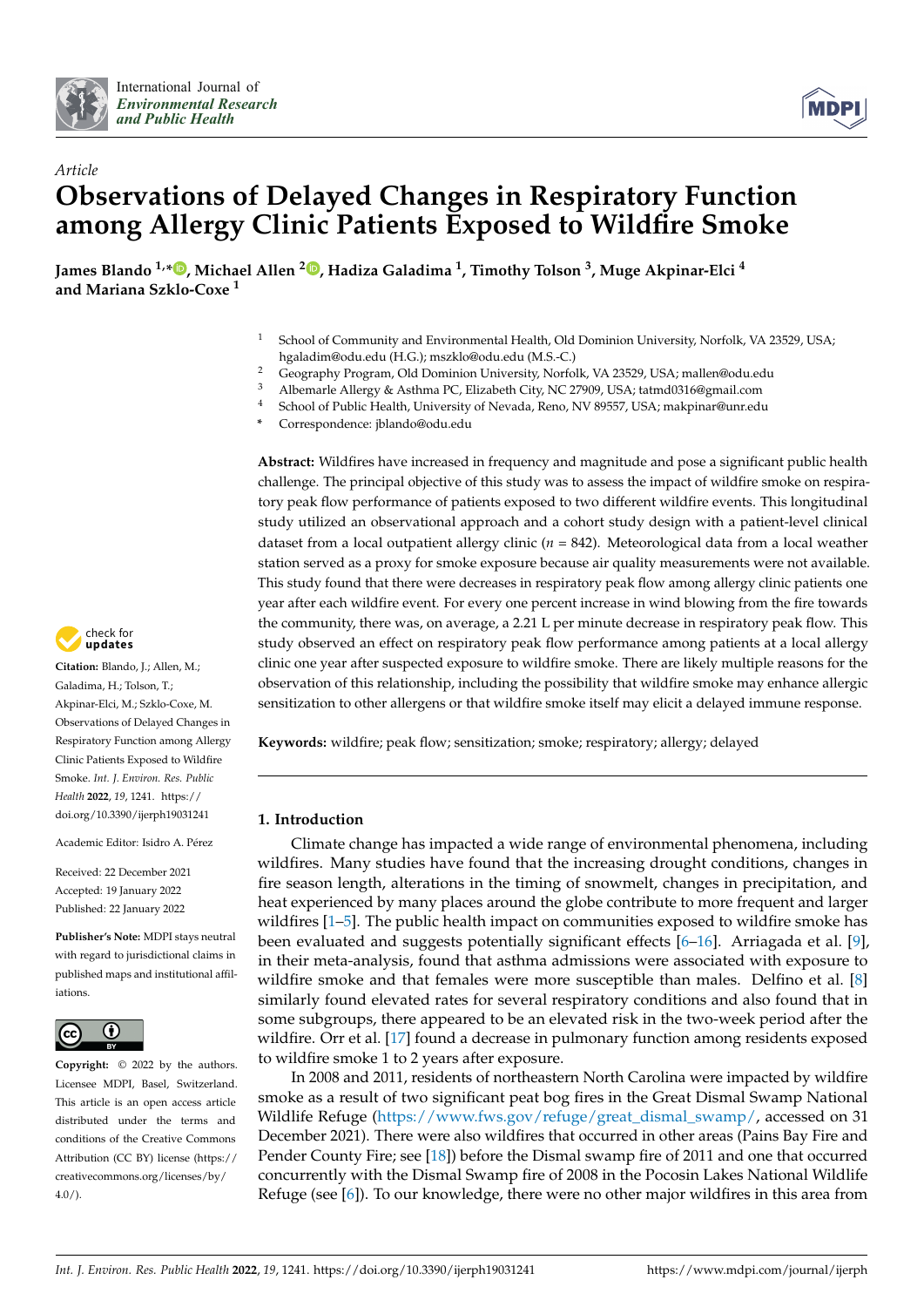2007 through 2012 based on internet searches and data from the National Interagency Fire Center [\(https://www.nifc.gov/index.html,](https://www.nifc.gov/index.html) accessed on 31 December 2021).

We endeavored to review the medical records at a local outpatient allergy clinic in order to examine potential effects on community members, with a specific focus on the Dismal Swamp fires.

#### **2. Materials and Methods**

For this study, access to medical records was crucial, and as such, the identification of a clinic in an area impacted by the Great Dismal Swamp wildfires had to be identified. The participating clinic was in a small town that can be characterized as an urban cluster within a county of less than 40,000 residents. The clinic was located southeast of the fire area and roughly 25 miles from the center and approximately 10 miles from the southern border of the Great Dismal Swamp National Wildlife refuge. This study was approved by the University Institutional Review Board (IRB) under protocol #1207671-4.

This study utilized an observational approach for the initial exploratory analyses and a cohort study design for the final analyses. Initially, a descriptive assessment of the data was completed by looking at the relative frequency of the ICD-9 codes assigned at the clinic during the pre-fire, during-fire, and post-fire periods to determine which ICD codes occurred more frequently in each time period. Then, patient-level data for common ICD codes from the participating clinic's medical charts were abstracted for the years 2007 through 2012 and included patients seen at the clinic during this five-year period (total 10,024 clinic visits), their demographic information, age, height, weight, date of clinic visit, primary and secondary ICD-9 codes, peak flow measures, predicted peak flow, and their personal best peak flow measure recorded at the clinic as a baseline. Each patient had their BMI in  $kg/m^2$  at the time of their clinic visit computed as per standard methodology [\[19\]](#page-11-5). This longitudinal data followed the patients over the five-year study timeframe and therefore, many patients had repeated peak flow measures recorded over time. Data were analyzed separately for each fire event, where the first fire (Fire #1) occurred from 9 June through 7 October 2008 and the second fire (Fire #2) occurred from 4 August through 11 October 2011. The datasets for each fire event were grouped for analysis into time periods that included a pre-fire period, during-fire period, and post-fire period. The pre-fire period was the same calendar days as the fire but one year prior to the fire event. For example, the pre-fire period for Fire #1 was therefore 9 June through 7 October 2007. The during-fire timeframe was when the wildfire was actually burning, and the post-fire time period was the same calendar days as the fire event but one year after the fire had occurred. For example, the post-fire period for Fire #1 was therefore 9 June through 7 October 2009. The rationale for the selection of these time periods was that they would be the most comparable time periods because throughout the year, other airborne agents, such as allergies, viral infections (e.g., flu season), and air pollutants (e.g., pollen and molds, ozone, etc.), vary seasonally and impact clinic visits and the respiratory performance of patients. Having the datasets match on calendar days helps to roughly adjust for this seasonal variation and therefore makes the patient data more comparable because they are compared during the same season with the same seasonal influences.

Several clinical metrics were also computed from the raw data. The peak flow measures recorded at the clinic were the best of three attempts by the patient during their clinic visit. This involved the patient blowing into a peak flow meter to measure the maximum flow rate produced in liters per minute during exhalation. This technique is a standard clinical measure indicative of airway obstruction, such as that which occurs during an asthma exacerbation, but it may underestimate the degree of obstruction [\[20\]](#page-11-6). In addition to the patient's actual peak flow measure during their clinic visit, a derived value was also computed that compared the clinically measured peak flow of the patient to that which would have been expected and to the patient's baseline personal best. This value was computed and represented by a variable referred to as "delta\_PF", which was calculated by subtracting the peak flow expected for the patient from the actual peak flow measured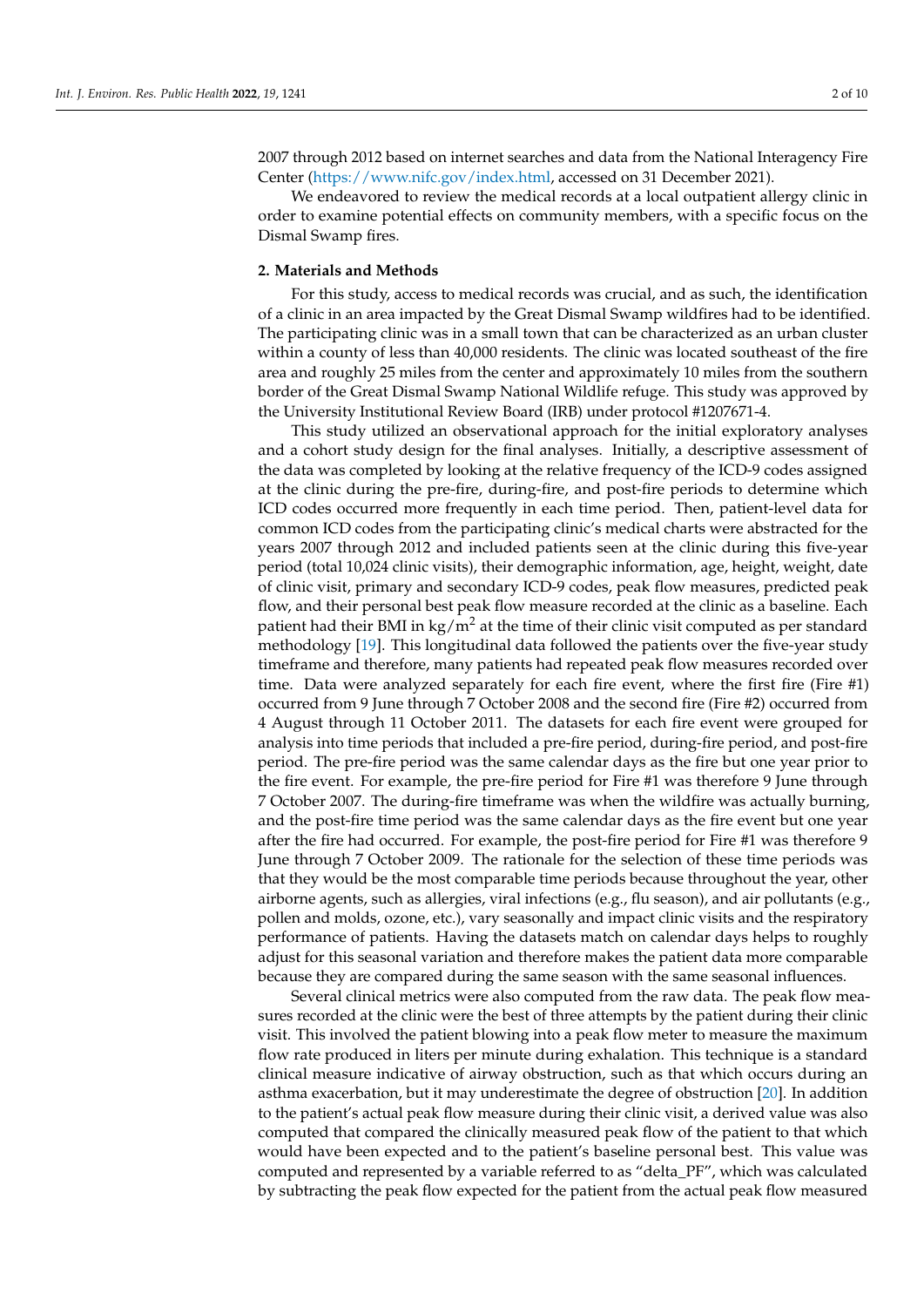at the clinic visit. Another derived variable referred to as "delta\_Best" was the actual peak flow measured during the clinic visit minus their personal baseline best peak flow value. If the patient was performing below that which would have been expected or below their personal best, this delta value would be negative, and the more negative the value, the greater the deficit in the patient's respiratory performance. These computed peak flow values were necessary to allow for aggregate analysis of patient performance across the wide range of demographics of the patients in the dataset, which included patients of all ages, both sexes, and diverse ethnic and racial groups.

Statistically, the patient-level data were analyzed longitudinally using three different time periods, including the pre-fire, during-fire, and post-fire time periods (Figure [1\)](#page-4-0). First, an observational approach where data were descriptively assessed for all patients and each demographic group, using SAS v9 Proc Means, was used. Second, a repeated measures analysis of variance (ANOVA) was run across the three time periods for each fire event to assess differences in the mean delta\_PF between groups and assess a pairwise comparison of the different time periods using a Tukey–Kramer adjustment for each subject in the longitudinal data. This was carried out using Proc Mixed in SAS v9. Third, the primary final analyses used a cohort study design, where each fire had its own cohort of patients who had peak flow measures in all time periods of interest, which included the pre-fire, during-fire, and post-fire time periods (Figure [1\)](#page-4-0). In other words, we had two cohorts that were analyzed separately, one for Fire #1 and another for Fire #2. Each cohort was analyzed separately using linear regressions that were run to assess the post-fire periods for a delayed respiratory effect. Clinical peak flow metrics for the post-fire period used delta\_best as an outcome. The primary predictors included in the model were meteorological measurements of wind direction from the fire, age, BMI, race, and sex. The meteorological measurements served as a proxy for exposure to smoke and were taken from the local coast guard station located in the same city as the clinic, and included a measure of the percentage of time the town was downwind of the active wildfire for the three days prior to a patient's clinic visit during the fire. Wind direction and wind speed were the best proxies for exposure to smoke available because satellite data were either not available for the time periods of interest or not feasible to use due to a lack of resolution and an inability to distinguish between smoke particles from the wildfire and other common ambient particles in the air, such as soil dust, car exhaust, or water droplets. Only patients that had clinical measurements during all three periods of pre-fire, during fire, and post-fire were included in this analysis. Therefore, the clinical peak flow measurements were in the post-fire period, but their exposure proxy to the wildfire smoke was the meteorology they were exposed to during the actual fire event. Unadjusted as well as adjusted models were run.

<span id="page-4-0"></span>

**Figure 1.** Patient dataset time periods of interest (January 2007–December 2012). **Figure 1.** Patient dataset time periods of interest (January 2007–December 2012).

#### **3. Results**

The clinic's patient population was primarily derived from the local areas surrounding t[he](#page-5-0) clinic. Specific patient demographics are provided in Table 1. The assessment of ICD codes in the patient medical charts suggested that the most frequent respiratory system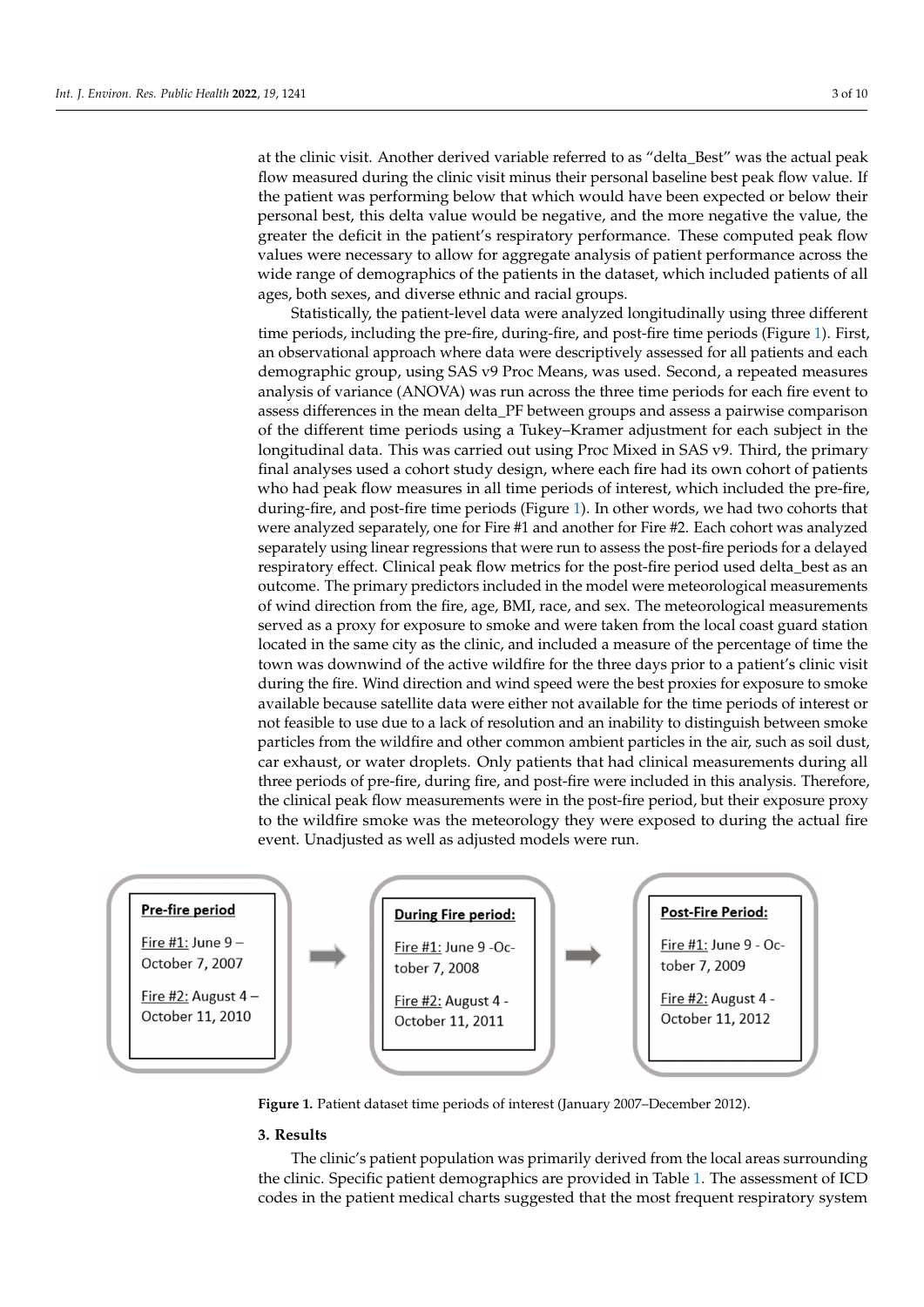diagnoses at this local clinic during the fire periods were essentially allergic rhinitis (36% for Fire #1 and 30% for Fire #2) and asthma (8% adult Fire #1 and 15% children Fire #1, 10% adult Fire #2 and 15% children Fire #2). Many patients had multiple diagnoses: for patients with allergic rhinitis, approximately 80% during Fire #1 and 90% during Fire #2 also had a diagnosis of asthma. Therefore, all analyses presented below focused only on patients with an allergic rhinitis and/or asthma diagnosis.

|                            | Fire #1 Patient<br>Demographics (%) | Fire #2 Patient<br>Demographics (%) |
|----------------------------|-------------------------------------|-------------------------------------|
| <b>Age Distribution</b>    |                                     |                                     |
| $\overline{$ <13 years old | 30                                  | 40                                  |
| 13-17 years old            | 15                                  | 16                                  |
| 18-30 years old            | 8                                   | 6                                   |
| 31-49 years old            | 18                                  | 15                                  |
| 50-70 years old            | 21                                  | 17                                  |
| >70 years old              | 8                                   | 6                                   |
| BMI (kg/m <sup>2</sup> )   |                                     |                                     |
| <18.5 (underweight)        | 19                                  | 23                                  |
| 18.5-24.9 (normal)         | 28                                  | 30                                  |
| 25-29.9 (overweight)       | 26                                  | 23                                  |
| 30 or greater (obese)      | 27                                  | 24                                  |
| <b>Sex</b>                 |                                     |                                     |
| Male                       | 44                                  | 49                                  |
| Female                     | 56                                  | 51                                  |
| Race                       |                                     |                                     |
| <b>Black</b>               | 26                                  | 30                                  |
| White                      | 73                                  | 66                                  |
| Other                      | 1                                   | 4                                   |
| Ethnicity                  |                                     |                                     |
| Hispanic                   | $\mathbf{1}$                        | $\mathbf{1}$                        |
| Non-Hispanic               | 99                                  | 99                                  |

<span id="page-5-0"></span>**Table 1.** Clinic patient demographics: Fire #1 had 527 total patients and Fire #2 had 315 total patients.

County information where clinic is located: The county where the clinic was located had a population with roughly 15% over 65 years of age, a median age of 37.8 years old, the largest number of people were in the age range of 45–54 years old, 61% were white, 38% were African American, males and females were roughly equal percentages, the percent uninsured ranged from 10.9% to 29.5% depending on the specific census tract, percent in poverty ranged from 8% to 44% by census tract, unemployment ranged from 2% to 16% by census tract, and the overall median annual income for the county was \$45,750.

Descriptive statistics showed that the average change in peak flow measures across the pre-fire, during-fire, and post-fire periods was greatest in the post-fire period. Table [2](#page-6-0) shows the average delta\_PF (clinic measured peak flow minus their predicted peak flow) data across all periods for Fire #1 for all patients with a diagnosis of allergic rhinitis and/or asthma. Table [2](#page-6-0) descriptively demonstrates that the greatest negative change in peak flow from predicted peak flow was observed in the post-fire period (−60.43 L/min) and the greatest decrease was among women (−75.65 L/min) and among black patients (−73.36 L/min). The same patterns occurred when assessing data from Fire #2, however, the post-fire period in Fire #2 had a slightly smaller negative delta\_PF (−55.33 L/min) compared to Fire #1.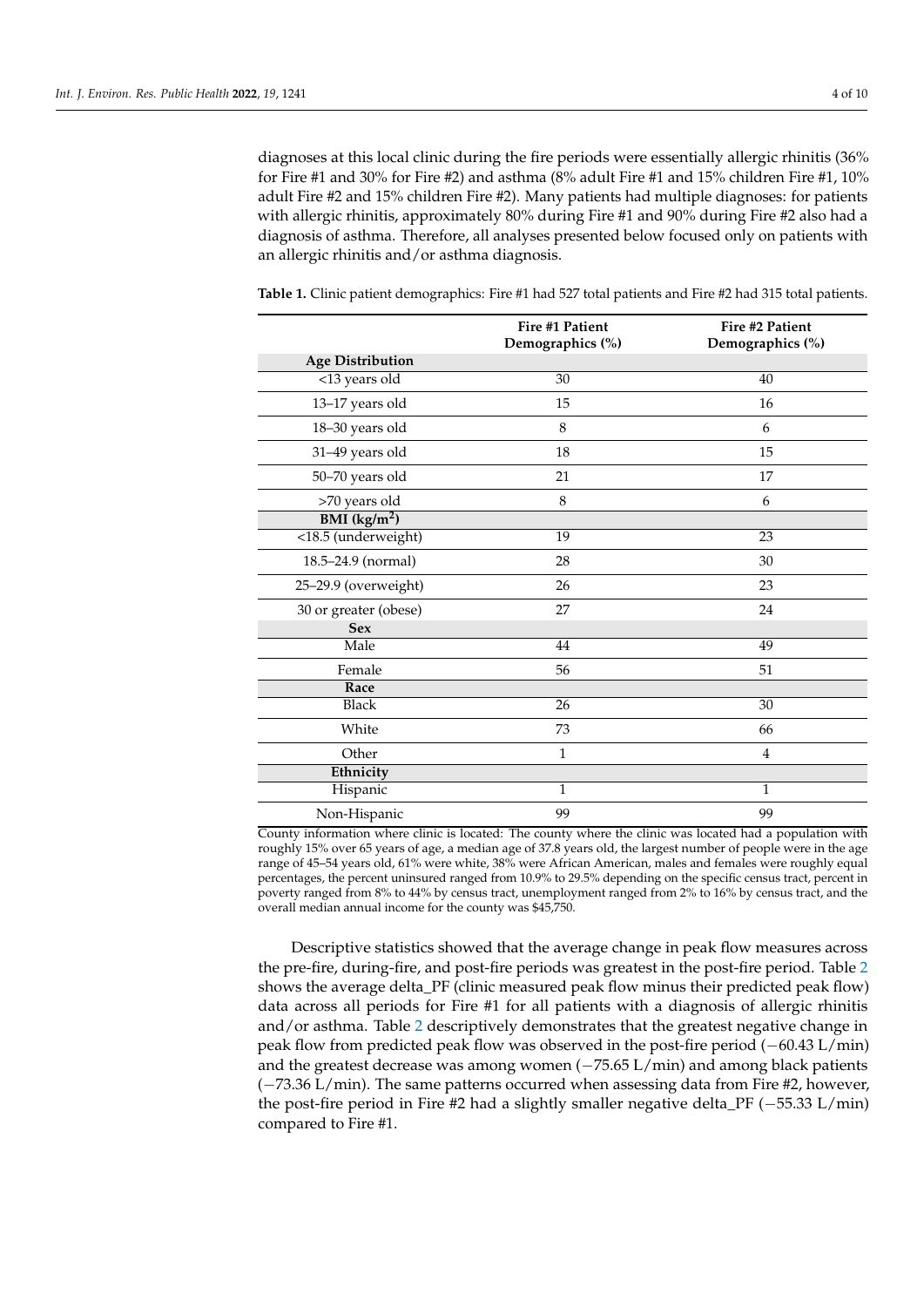|              | <b>Pre-Fire Period</b> | During-Fire Period | <b>Post-Fire Period</b> |
|--------------|------------------------|--------------------|-------------------------|
|              | Average Delta_PF       | Average Delta_PF   | Average Delta_PF        |
|              | (n)                    | (n)                | (n)                     |
| All patients | $-44.67$               | $-35.19$           | $-60.43$                |
|              | (231)                  | (498)              | (223)                   |
| Women only   | $-55.68$               | $-53.45$           | $-75.65$                |
|              | (132)                  | (286)              | (125)                   |
| Men only     | $-29.97$               | $-10.55$           | $-41.03$                |
|              | (99)                   | (212)              | (98)                    |
| Black only   | $-57.53$               | $-37.5$            | $-73.36$                |
|              | (52)                   | (126)              | (55)                    |
| White only   | $-40.82$               | $-36.34$           | $-57.46$                |
|              | (177)                  | (362)              | (162)                   |

<span id="page-6-0"></span>**Table 2.** Average clinic measured difference (delta\_PF) in peak flow (L/min) from predicted peak flow for Fire #1 across all time periods (pre-fire, during fire, post-fire) for specific groups of patients with allergic rhinitis and/or asthma. See Figure [1](#page-4-0) for dates of each period.

The repeated measures ANOVA with pairwise comparisons in Table [3](#page-6-1) also suggested that delta\_PF values were the most negative in the post-fire period relative to the during-fire and pre-fire periods. Data gathered from both Fire #1 and Fire #2 on patients who had clinic measured peak flow values across all three time periods (pre-, during, and post-fire) indicated that pairwise comparisons of the difference between the clinically measured peak flow vs. the predicted peak flow (delta\_PF) were significantly different in the post-fire period when compared to the pre-fire or during-fire periods for Fire #1 and marginally significant for the during-fire vs. post-fire periods for Fire #2 (Table [3\)](#page-6-1). The same pattern was observed for the clinically measured peak flow vs. their personal best (delta\_best) outcome variable.

<span id="page-6-1"></span>**Table 3.** Repeated measures ANOVA with Tukey pairwise comparisons of the delta\_PF value (clinic measured vs. predicted) for patients with peak flow measures recorded during the pre-fire, duringfire, and post-fire time periods. The analysis was performed separately for each fire.

|                           | <b>Least Squares Mean</b><br>Delta_PF (Liters per Minute) | p-Value for Comparisons of<br>Delta_PF by Time<br>Periods |
|---------------------------|-----------------------------------------------------------|-----------------------------------------------------------|
| Fire #1 $(n = 378)$       |                                                           |                                                           |
| Pre-fire                  | $-35.00$                                                  |                                                           |
| During fire               | $-23.84$                                                  |                                                           |
| Post-Fire                 | $-63.79$                                                  |                                                           |
| Pre-fire vs. During fire  |                                                           | 0.11                                                      |
| Pre-fire vs. Post-fire    |                                                           | < 0.001                                                   |
| During fire vs. Post-fire |                                                           | < 0.001                                                   |
| Fire #2 ( $n = 162$ )     |                                                           |                                                           |
| Pre-fire                  | $-45.42$                                                  |                                                           |
| During fire               | $-37.00$                                                  |                                                           |
| Post-Fire                 | $-55.33$                                                  |                                                           |
| Pre-fire vs. During fire  |                                                           | 0.40                                                      |
| Pre-fire vs. Post-fire    |                                                           | 0.32                                                      |
| During fire vs. Post-fire |                                                           | 0.07                                                      |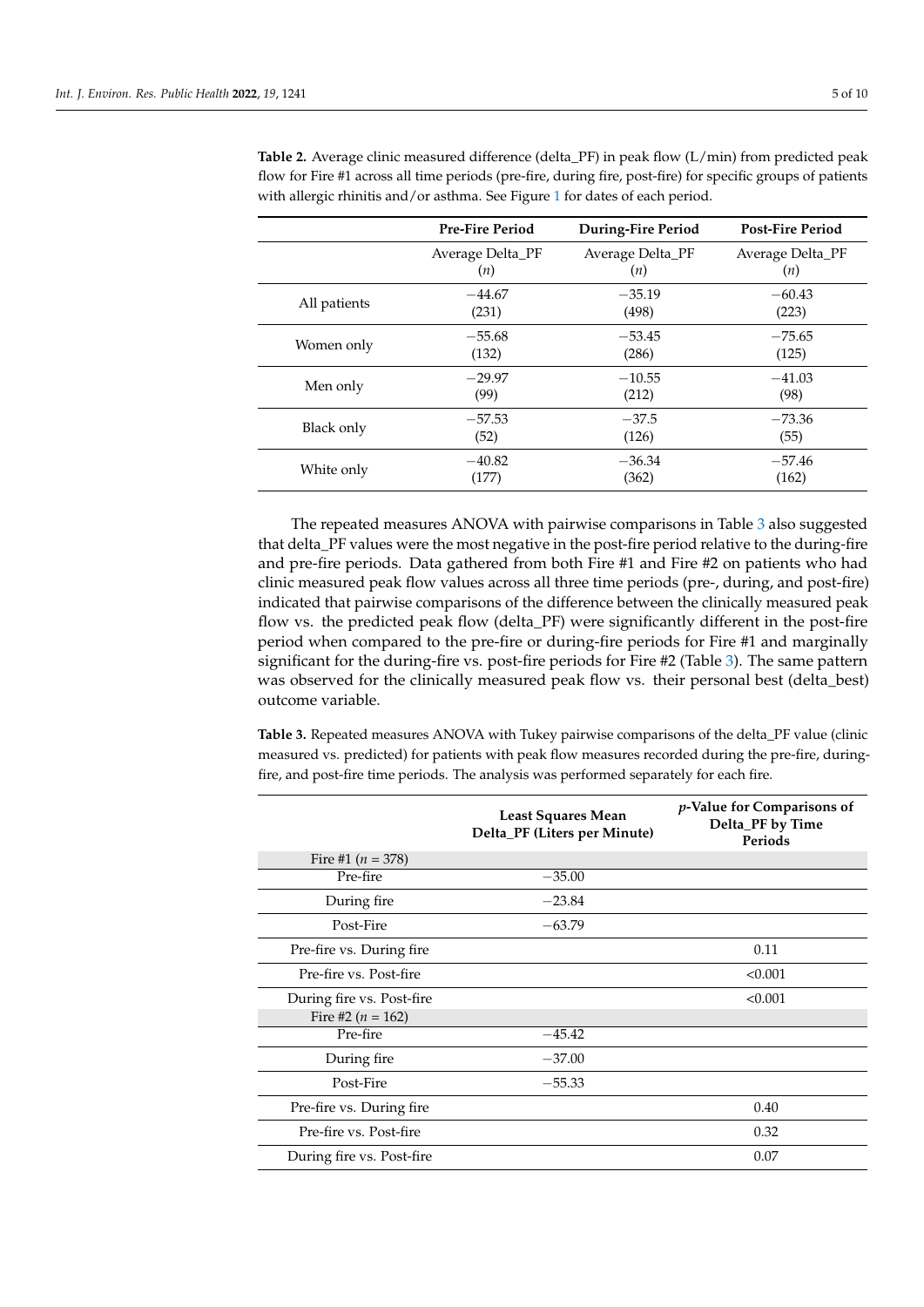Third, an analysis using adjusted multiple linear regression with the post-fire clinical data and meteorological parameters during the wildfire events was conducted. In the multivariate models, we included five variables, which included the meteorological parameter of percentage of time the town was downwind of the fire (a proxy for exposure to wildfire smoke during the fire period) and the post-fire period demographics of age, BMI, sex, and race as covariates. In this case, analyses were conducted on the delta\_best variable as the outcome. The model can be represented by the equation:

$$
Delta_b + \beta_1 X_1 + \beta_2 X_2 + \beta_3 X_3 + \beta_4 X_4 + \beta_5 X_5 + \varepsilon
$$
 (1)

where:

 $β<sub>0</sub> = intercept$ 

 $\beta_i$  = slope of variable  $X_i$ , where  $i = 1, 2, 3, 4$ , or 5

 $X_1$  = percentage of time town was downwind of the fire

 $X_2$  = age

 $X_3$  = body mass index of patient

 $X_4$  = sex of patient

 $X_5$  = race of patient

 $\epsilon$  = random error

Statistically significant associations with negative β coefficients were found between the delta\_best outcome variable and the percentage of time the wind was blowing from the fire towards the affected area (i.e., town was downwind of fire) during the wildfires for the three-day average time period. More specifically, the results show a statistically significant decrease of 2.21 L per minute in delta\_best for each percentage point increase in wind blowing from the fire towards the town  $(p = 0.032)$  while adjusting for all other variables in the model. The most significant decrease in delta\_best was noted in association with a strong wind (Beaufort wind scale > 6) blowing from the fire towards the town (β = −13.90, *p* = 0.0060). The data for the adjusted multivariate model are summarized in Table [4.](#page-7-0)

<span id="page-7-0"></span>**Table 4.** Adjusted multivariate linear regression with an outcome variable of delta\_best during the post-fire period (i.e., clinic measured peak flow in liters per minute minus the patient's personal best peak flow), with predictors including meteorological parameters of the percentage of time the wind was from the northwesterly direction during fire blowing from fire towards the town (light wind was a Beaufort scale of  $3 = 1.5-5.5$  m/s; Beaufort  $4-5 = 5.5-10.7$  m/s = moderate wind; Beaufort > 6  $=$  >10.7 m/s = strong wind) (note: northwesterly wind is the direction the wind was coming from, meaning the wind was blowing from the northwest to the southeast. In other words, from the fire to the community downwind).

|                                                                                                    | Fire #1<br>Delta Best<br>$(n = 264)$ |                                 | Fire #2<br>Delta Best<br>$(n = 120)$ |                                 |
|----------------------------------------------------------------------------------------------------|--------------------------------------|---------------------------------|--------------------------------------|---------------------------------|
| <b>Meteorological Metric</b><br>3-Day Period before Clinic Visit<br>When Town was Downwind of Fire | <i>p</i> -Value                      | Parameter<br>Estimate $(\beta)$ | $p$ -Value                           | Parameter<br>Estimate $(\beta)$ |
| Any wind                                                                                           | $0.032*$                             | $-2.21$                         | 0.46                                 | $-0.58$                         |
| No wind                                                                                            | 0.77                                 | 0.097                           | 0.37                                 | 0.46                            |
| Light_wind                                                                                         | $0.0010*$                            | $-7.13$                         | 0.58                                 | 3.05                            |
| Moderate wind                                                                                      | 0.52                                 | $-0.87$                         | 0.64                                 | $-0.50$                         |
| Strong_wind                                                                                        | $0.0060*$                            | $-13.90$                        | 0.10                                 | $-4.33$                         |

\* Statistically significant. Adjusted for age, BMI, sex, and race.

#### **4. Discussion**

This study found that the patients visiting an allergy clinic located in an area impacted by wildfire smoke had a significant decline in the peak flow performance one year after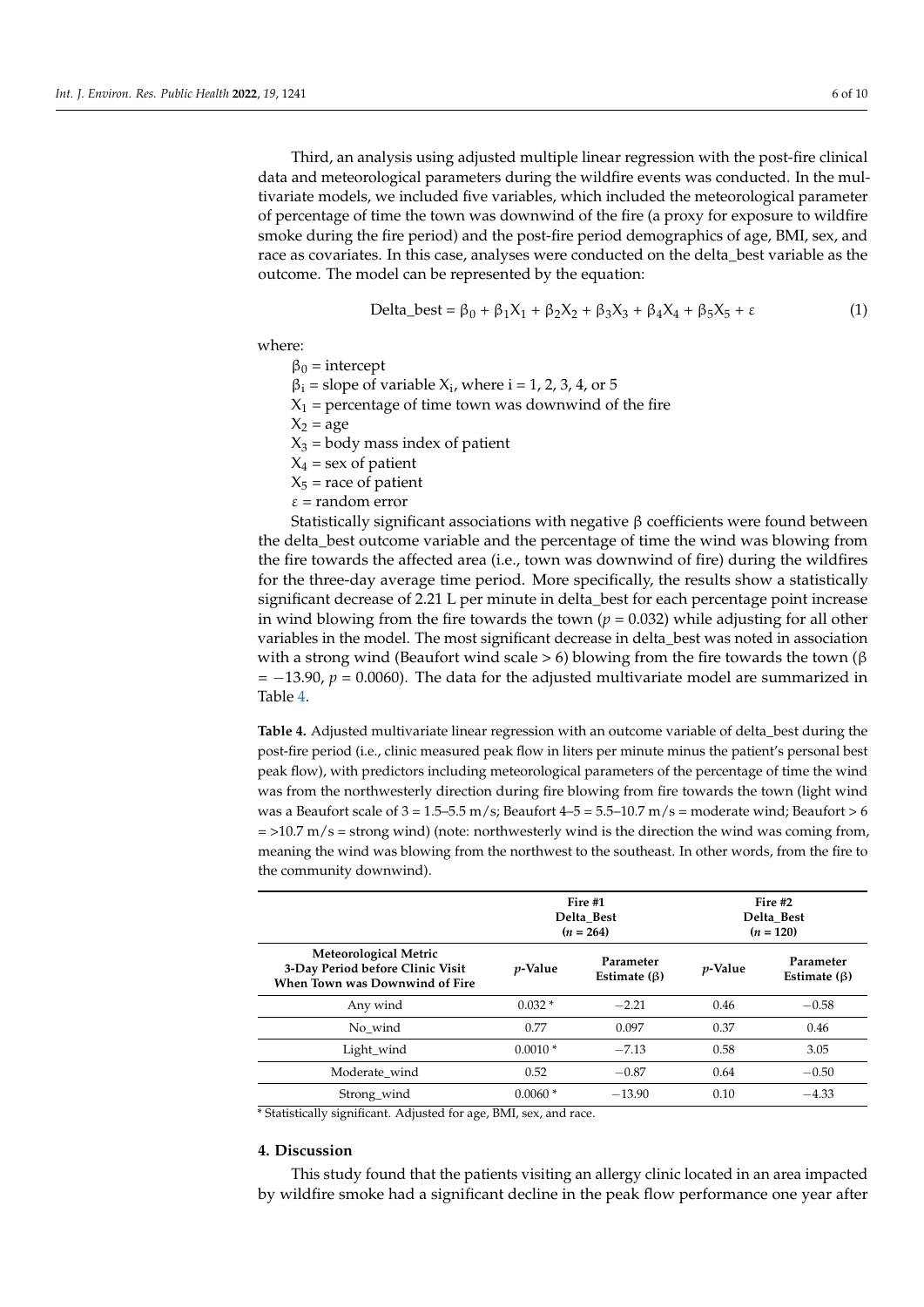the wildfires occurred. The descriptive metrics used suggested that women and African-American people appeared to have the most negative average delta\_PF (difference between clinic visit value vs. predicted) compared to other demographic groups. For example, the descriptive values observed an average of 76 L per minute lower clinic measured peak flow than that which would be predicted among the women in the post-fire period (Table [2\)](#page-6-0). If this were, for example, a 30-year-old female that is  $5'5''$  in height with a 448 L per minute peak flow [\[21\]](#page-11-7), it would represent roughly a 17% drop in performance. Descriptive statistics showed that Fire #1 had more significant decreases in delta\_PF compared to Fire #2, and this could be because Fire #1 lasted longer than Fire #2 and hence there was more exposure. It could also be a result of the smaller sample size of patients in Fire #2, which had an impact on the computed average delta\_PF values. It was also noted that the post-fire period had more negative delta\_PF values than the during-fire and pre-fire periods. This could have occurred for several reasons, including the smaller sample size of the post-fire group resulting in averages more subject to the influence of outliers. It is also possible that a potential biological mechanism for this observation was that patients were sensitized to allergens in the smoke released from the wildfire and this sensitization resulted in a delayed response, hence the observation of the most negative delta\_PF values in the post-fire period. However, as Table [2](#page-6-0) is simply descriptive in nature, further statistical testing was required.

The initial data and existing literature suggested that looking at delayed effects might be worthwhile. As a result, we conducted a repeated measures analysis longitudinally comparing the different time periods among the data for Fire #1 and different time periods among the data for Fire #2. Table [3](#page-6-1) summarizes the results of this repeated measures ANOVA test with pairwise comparisons among the patients in the study and showed that the pre-fire and during-fire periods were not significantly different from each other, but the post-fire period values were significantly different from the pre- and during-fire time periods for Fire #1 (Table [3\)](#page-6-1). Fire #1 had more than twice the number of patients compared to Fire #2 and therefore had higher statistical power to detect differences. The values for Fire #2 comparing the during-fire and post-fire periods also approached a statistically significant difference. This indicated that the delta\_PF values seen in the post-fire period were significantly more negative than the other periods. This analysis indicated that the post-fire period had a detectable statistically significant deficit in delta\_PF and that the post-fire period, which was one-year after the wildfire event, could be impacted. This is conceivable as there are a number of reports in the literature that demonstrated that it may be possible for ambient air pollution, and wildfire smoke specifically, to act as an adjuvant to a delayed allergic sensitization of the respiratory system [\[22](#page-11-8)[–31\]](#page-11-9). Therefore, the allergy patients attending this clinic may have become more susceptible and experienced more significant changes in peak flow associated with their allergic rhinitis and asthma as a result of their wildfire smoke exposure, and this was detected one year after the wildfire event.

The data in Table [4](#page-7-0) showed that during Fire #1, there were statistically significant findings between several meteorological parameters and post-fire delta\_best clinic measures, whereas Fire #2 did not have significant findings. This again could be due to the larger sample size for Fire #1. However, both Fire #1 and Fire #2 consistently had negative  $\beta$ values. In fact, Fire #1 had the largest statistically significant negative β values for a light (Beaufort 2–3 = 1.5–5.5 m/s) and strong wind (Beaufort  $>6$  =  $>10.7$  m/s) coming out of the northwest (winds blowing from the Great Dismal Swamp fire towards the town). The values in Table [4](#page-7-0) show some β values that are positive, but the positive β values were not statistically significant, rather only some of the negative  $\beta$  values were statistically significant. The meteorology of a coastal site is complex and the observations in Table [4](#page-7-0) were not meant to serve as an assessment of this complexity but rather as simple observations. Overall, the data from the regression models for a wind blowing from the fire towards the town had a *p*-value of 0.03 and a β value of  $-2.21$ . The β value was interpreted to mean that for every increase in percentage of time the wind was coming from the fire towards the town, there would be a decrease in delta\_best of 2.21. In other words, each percentage increase in wind from the fire resulted in an additional decline of 2.21 L per minute in peak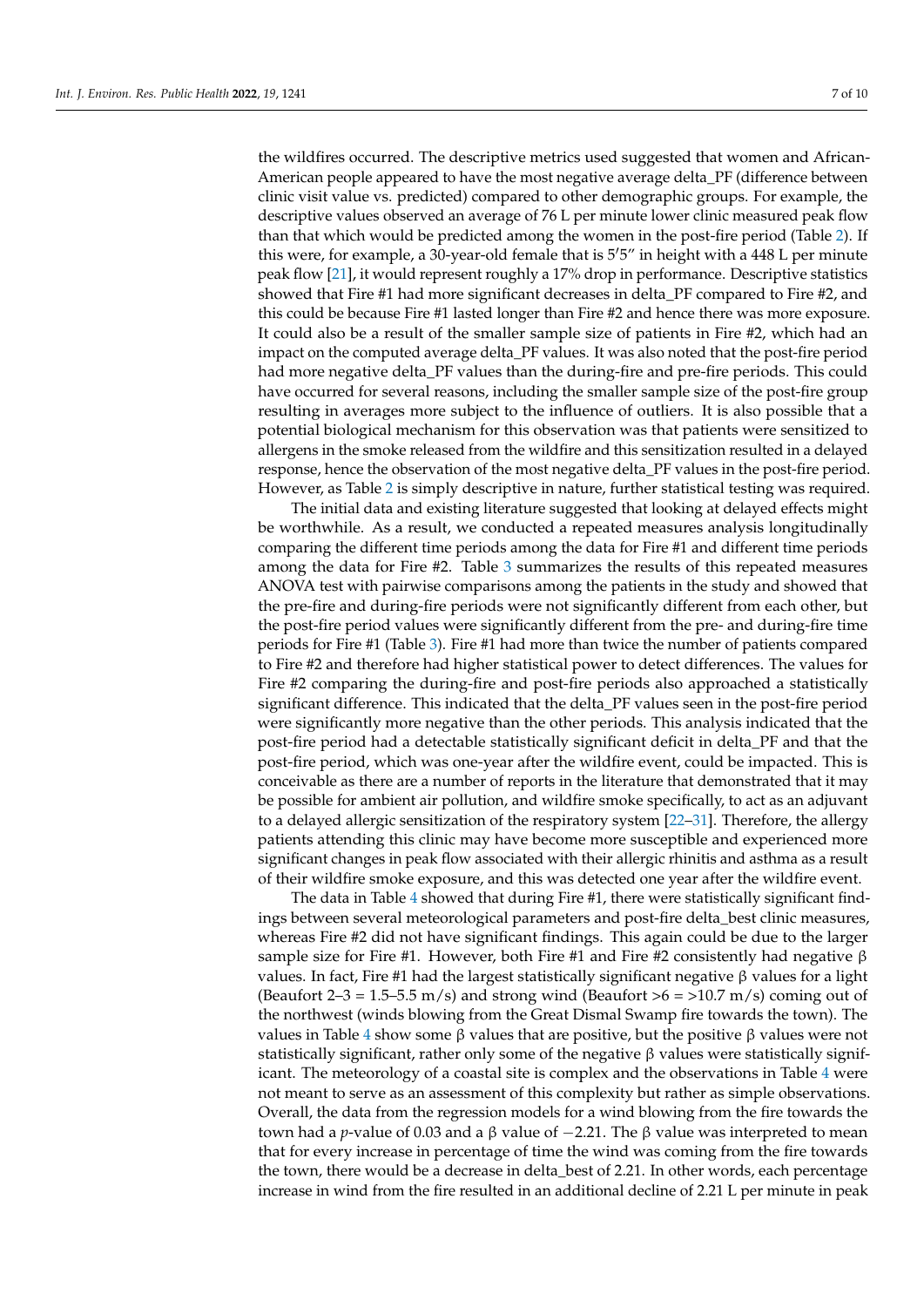flow among the patients at the clinic one year after the fire ended. Using our example of a 30-year-old women that is  $5^{\prime}5^{\prime\prime}$  in height, this would be a 0.5% decline in peak flow one year after the fire for each percentage increase in wind coming from the wildfire towards the town. Interestingly, the data also suggested that the decreased patient peak flow remained after adjustment of the models for the covariates of age, race, BMI, and sex. The variable for percentage of time the wind was blowing from the fire towards the town remained significant after model adjustment, which indicates that the relationship is robust and that the results cannot be explained simply by the covariates of age, race, BMI, and sex. The relationship between wind direction as a proxy for exposure to wildfire smoke and its association with decreases in respiratory peak flow one year after exposure among patients at the allergy clinic appears to be robust.

This study had several strengths and limitations. This study evaluated patients that visited a local allergy outpatient clinic for care and therefore were much less acute in their illness than patients admitted to the hospital or those going to the emergency department. Patients going to the hospital represent the sickest patients and represent a smaller proportion of the population than those going to local clinics for care. Therefore, this study provides data representative of the larger background population, albeit those with pre-existing allergies. This study also provides insights using clinical measures of respiratory performance and therefore may represent the potential impact of wildfire smoke on the respiratory system. This study also utilized repeated measures on the patients evaluated and therefore provided a longitudinal assessment of the associations investigated. As noted previously, there were also three other wildfires that occurred during the years of the Dismal Swamp wildfires. However, the Pains Bay and Pender County fires of 2011 occurred before the Dismal Swamp fires and the timeframe of those fires was not included in the analysis. The Pocosin Lakes National Wildlife Refuge fire occurred concurrently with the 2008 Dismal Swamp fire, but this fire was located southeast of the clinic location, meaning that the wind direction analysis would not be confounded because when the wind was coming from the Dismal Swamp, the smoke from the Pocosin fire was blowing away from the study area. This study was limited in that actual air pollution measures in the North Carolina community examined were not available during the wildfire events, and therefore, meteorological data had to be used as a proxy for exposure. In addition, other air quality data, information on the relative impact of differing allergy seasons, and differences in respiratory infection rates from the pre-fire through post-fire period were also not available. For example, North Carolina did not start collecting or monitoring pollen data until 2012. It is possible that differences between the pre-fire, during-fire, and post-fire periods had an impact on our data, but the only method available to us to control for confounding by these variables was to have our analyses restricted to the same calendar dates over the pre-fire through post-fire period in an effort to gain some control over these types of confounding factors. Additionally, the specific resident location was not available, and thus it was assumed that patients lived in close proximity to their local clinic. As a result, misclassification of exposures could have occurred and impacted this assessment. However, typically, exposure misclassification results in a bias towards the null, which would imply that the association of decreased respiratory performance with wind direction was likely stronger than what was detected in this study. In addition, this study limited its assessment to each fire event and did not assess effects longer than one-year post-fire or assess the cumulative effect of multiple fires. Due to these limitations, this study cannot assess causality but rather is an observational study that can provide some insight into possible important impacts of wildfires that support the worthiness of subsequent investigations using more controlled studies in the future.

#### **5. Conclusions**

This study demonstrated an effect of reduced respiratory peak flow performance among patients at a local allergy clinic one year after suspected exposure to wildfire smoke. If confirmed in the future with more controlled studies, this finding has important clinical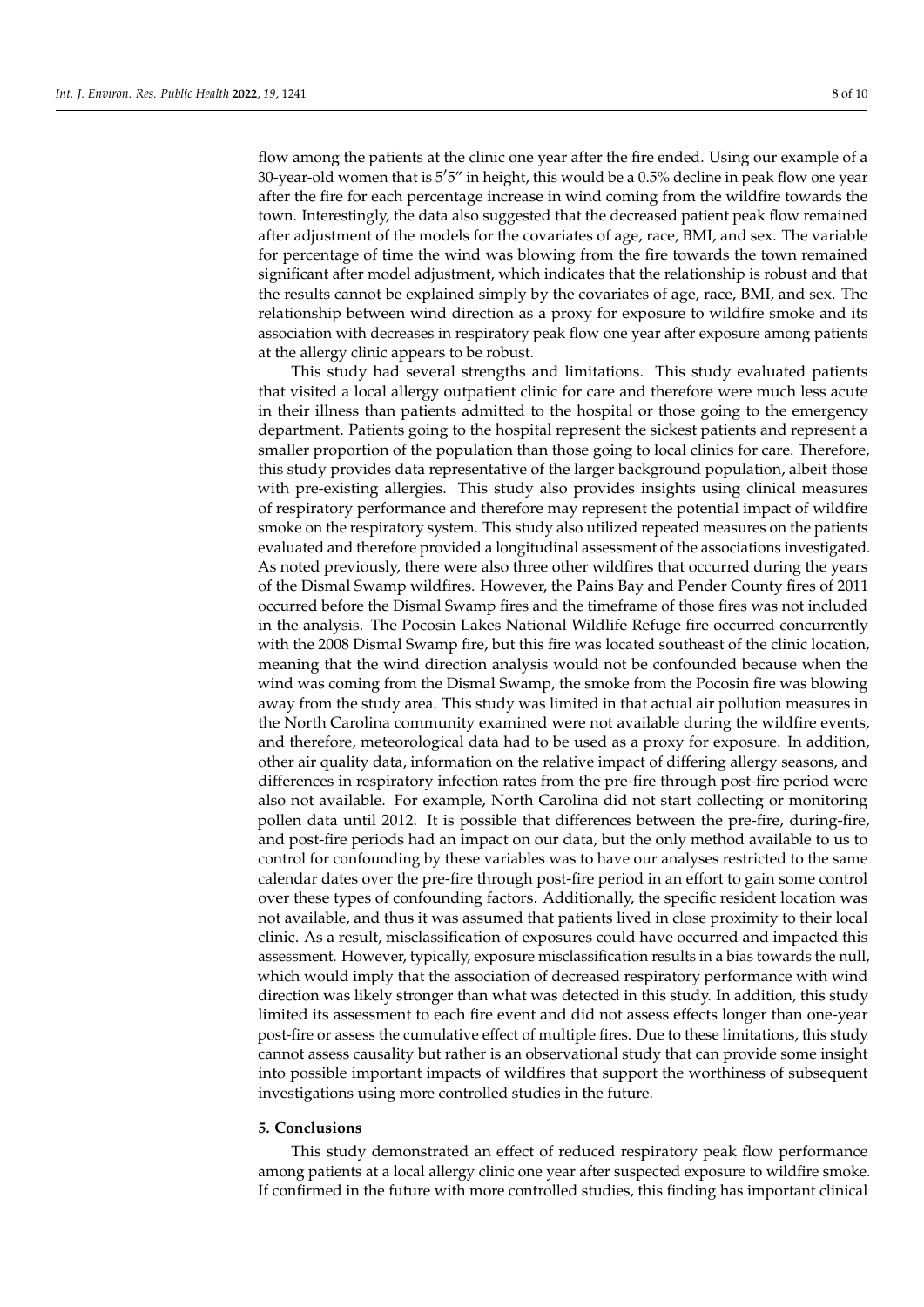and policy implications, including the recognition of longer-term effects of smoke from wildfires. The impact of wildfire smoke on public health will continue to be a challenge as climate change contributes to the increase in frequency and magnitude of wildfires around the world.

**Author Contributions:** J.B. conceived the study, designed the methods, analyzed the data, interpreted the data, and wrote the paper; M.A. designed the methods for the meteorological data, collected and analyzed the meteorological data, advised on the overall study design, interpreted the data, and edited the final paper; H.G. designed the statistical methods for the analysis, assisted with data analysis and interpretation, and edited the final paper; T.T. provided the data, provided clinical guidance on data interpretation, and edited the final paper; M.A.-E. provided clinical guidance on data interpretation and edited the final paper; M.S.-C. designed and coordinated the overall analytic methods, analyzed the data, interpreted the data, and edited the final paper. All authors have read and agreed to the published version of the manuscript.

**Funding:** This study was not funded. Graduate student research assistant support was provided by the Old Dominion University Research Foundation.

**Institutional Review Board Statement:** This study was approved by the Old Dominion University Institutional Review Board (IRB) under protocol # 1207671-4.

**Informed Consent Statement:** The IRB approved a waiver of informed consent because the data set analyzed did not contain any identifiers.

**Data Availability Statement:** The datasets used and/or analyzed during the current study are available from the corresponding author upon reasonable request pending IRB approval.

**Acknowledgments:** The authors would like to acknowledge the graduate student research assistants who helped locate and abstract the meteorological and clinical data, including Chalsie Paul, Asha Gabaldon, Collette Dougherty, Arghya Das, Bethany Moore, and Damon Underwood.

**Conflicts of Interest:** The authors declare no conflict of interest.

#### **Abbreviations**

BMI = Body Mass Index; ICD and ICD-9 = International Classification of Disease Codes version 9; IRB = Institutional Review Board; NOAA = National Oceanographic and Atmospheric Administration; SAS = Statistical Analysis System (software); ANOVA = analysis of variance; Delta\_PF = the actual peak flow measured at the clinic visit minus the peak flow that was expected; Delta\_Best = A derived variable referred to as "delta\_Best" was the actual peak flow measured during the clinic visit minus their personal baseline best peak flow value.

#### **References**

- <span id="page-10-0"></span>1. IPCC (Intergovernmental Panel on Climate Change). *Climate Change 2014. Impacts, Adaptation, and Vulnerability. Part A: Global and Sectoral Aspects*; Working Group II Contribution to the Fifth Assessment Report; Cambridge University Press: New York, NY, USA, 2014.
- 2. Jolly, W.M.; Cochrane, M.; Freeborn, P.; Holden, Z.; Brown, T.; Williamson, G.; Bowman, D. Climate-induced variations in global wildfire danger from 1979 to 2013. *Nat. Commun.* **2015**, *6*, 7537. [\[CrossRef\]](http://doi.org/10.1038/ncomms8537) [\[PubMed\]](http://www.ncbi.nlm.nih.gov/pubmed/26172867)
- 3. Westerling, A.L.; Hidalgo, H.; Cayan, D.; Swetnam, T. Warming and Earlier Spring Increase Western U.S. Forest Wildfire Activity. *Science* **2006**, *313*, 940–943. [\[CrossRef\]](http://doi.org/10.1126/science.1128834) [\[PubMed\]](http://www.ncbi.nlm.nih.gov/pubmed/16825536)
- 4. Westerling, A.L. Increasing western US forest wildfire activity: Sensitivity to changes in the timing of spring. *Phil. Trans. R. Soc. B* **2016**, *371*, 20150178. [\[CrossRef\]](http://doi.org/10.1098/rstb.2015.0178) [\[PubMed\]](http://www.ncbi.nlm.nih.gov/pubmed/27216510)
- <span id="page-10-1"></span>5. Holden, Z.; Swanson, A.; Luce, C.; Jolly, W.M.; Maneta, M.; Oyler, J.; Warren, D.; Parsons, R.; Affleck, D. Decreasing fire season precipitation increased recent western US forest wildfire activity. *Proc. Natl. Acad. Sci. USA* **2018**, *115*, E8349–E8357. [\[CrossRef\]](http://doi.org/10.1073/pnas.1802316115)
- <span id="page-10-2"></span>6. Rappold, A.G.; Stone, S.; Cascio, W.; Neas, L.; Kilaru, V.; Carraway, M.; Szykman, J.; Ising, A.; Cleve, W.; Meredith, J.; et al. Peat Bog Wildfire Smoke Exposure in Rural North Carolina Is Associated with Cardiopulmonary Emergency Department Visits Assessed through Syndromic Surveillance. *Environ. Health Perspect.* **2011**, *119*, 1415–1420. [\[CrossRef\]](http://doi.org/10.1289/ehp.1003206) [\[PubMed\]](http://www.ncbi.nlm.nih.gov/pubmed/21705297)
- 7. Fann, N.; Alman, B.; Broome, R.A.; Morgan, G.G.; Johnston, F.H.; Pouliot, G.; Rappold, A.G. The health impacts and economic value of wildland fire episodes in the US: 2008–2012. *Sci. Total Environ.* **2018**, *610*, 802–809. [\[CrossRef\]](http://doi.org/10.1016/j.scitotenv.2017.08.024) [\[PubMed\]](http://www.ncbi.nlm.nih.gov/pubmed/28826118)